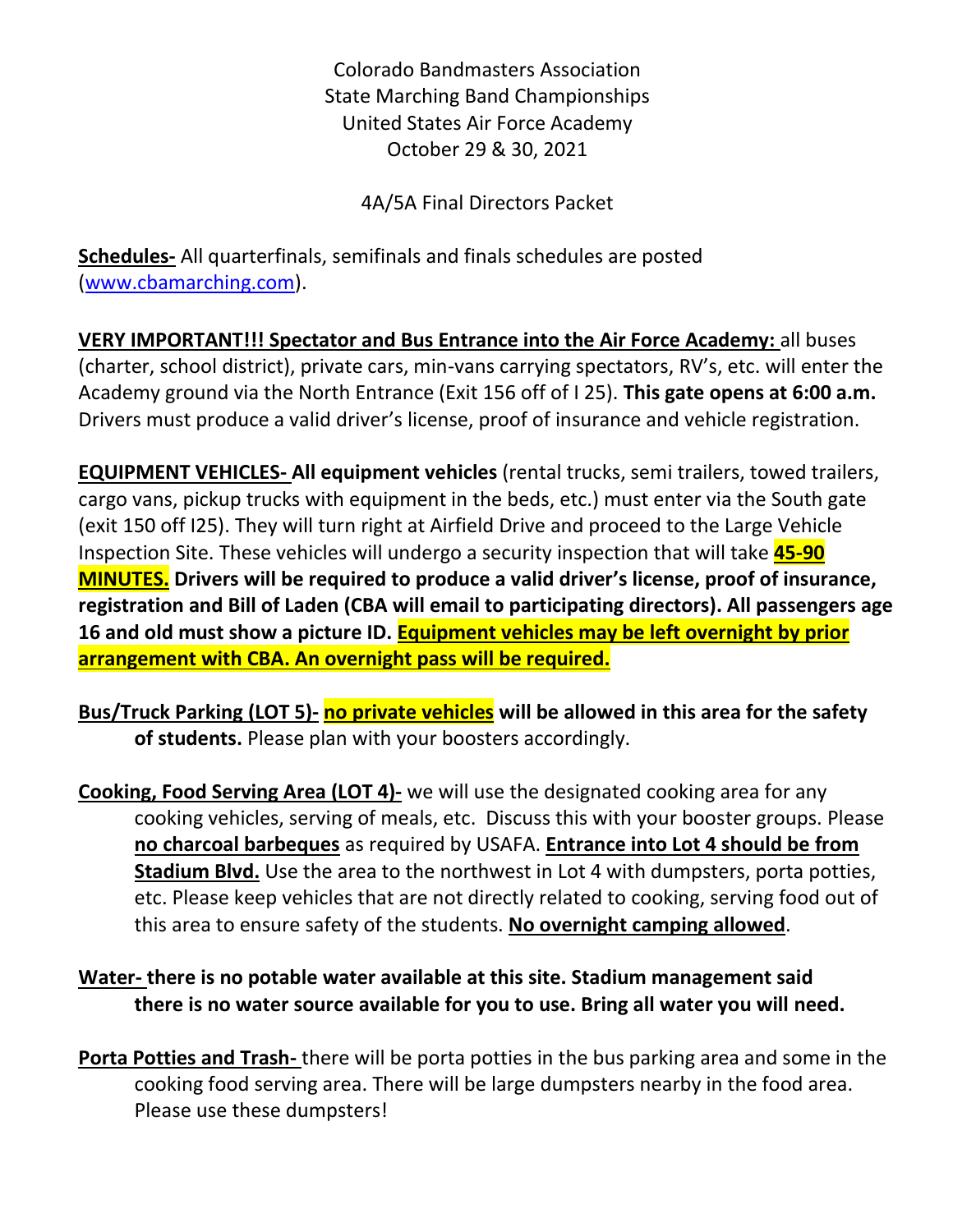- **Music & Body Warm Up -** there are two areas labeled A & B on the map for music warm up. You will have 30 minutes in this area. Batteries are allowed to participate in music warmup. There is a designated body warm up area as well. Your band has an assigned body warmup time and location. Depart the warm up areas on time as the time for the next group starts at your departure time. Do not use Long Rangers, metronomes, woodblocks, claves, etc.
- **Percussion Warmup-** Ward Durrett will be supervising percussion warmup. There are assigned areas and times for battery/front ensemble warm up. Refer to the map for these locations. Please inform your percussion staff where these locations are. **Percussion sections warming up who are not in the designated areas will be told to stop and to move. Batteries are allowed to participate in music warmup.**
- **Color Guard Warmup-** This area is the only location where this will be allowed. Please inform your color guard staff where this location is. Color guards warming up who are not in the designated areas will be told to stop and to move. **Do not use Long Rangers, metronomes, woodblocks, gock blocks, claves, etc.**
- **Hash Marks-** there will be permanent collegiate white hash marks on the field. There will also be high school hash marks on the field **IN YELLOW**. Please make your students aware of the two sets of hash marks.
- **Tunnel Height-** 9'6" is the height of the tunnel leading onto the field at the stadium. Tunnel width is 20 '
- **Motorized vehicles for pit equipment/props** are not allowed in the tunnel or anywhere near the performance field per stadium regulations.

**Props-** there is a designated prop building location in the SE corner of lot 5. This will also be the area where you can store props. You will not be allowed to store props near the top of the tunnel.

**Stadium staff have informed us that all sand bags used to stabilize props will need to be inside a secondary container.** 

- **Emergency Services-** There is an ambulance available 24/7 on the Academy grounds. If a Medical emergency occurs, **call 911** and tell the dispatcher that you are on the grounds of the Air Force Academy. **Give an exact location** so the ambulance can find you, i.e.
- **CHSAA Passes** we will accept these passes at the gate for administrators and superintendents. These will be honored for that person only.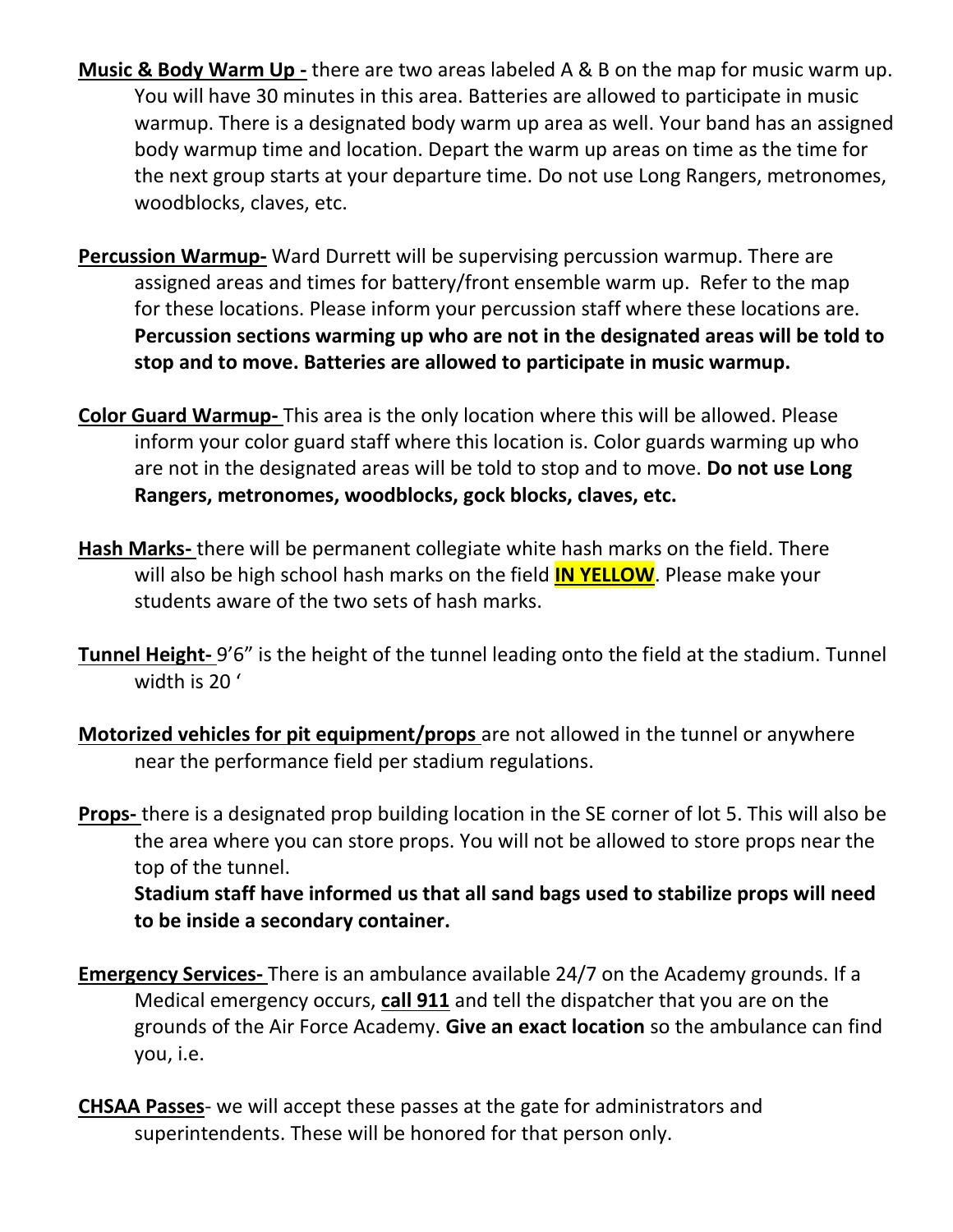**Director/Staff Passes-** are not to be used for parents, only directors and assigned staff.

- **Stamping Policy** we will stamp the hands of students and bus drivers. We will not stamp the hands of chaperones, truck drivers, boosters, etc. Each director will be given comp tickets to distribute as needed. Hand stamps will be honored for semifinals and finals.
- **Band Guides-** we will not have the manpower to provide guides. Please study the map so you are aware of the locations of your assigned warm up area, stadium entrance, group picture site, etc.
- **Power-** We will provide one power cord to the 50 yard line. Use at your own risk.
- **Pit/Prop Wristbands-** Quarterfinalist and the automatic qualifiers will receive pit/prop wristbands in a packet upon arrival. All other wristbands will be in a packet handed out at awards presentations. All adults assisting with pit/props will be required to show their wristband at the top of the tunnel.

**Prop Building/Storage area** will be toward the SE corner of Lot 5 where buses and equipment vehicles will be parked. **Do not store props near the top of the tunnel.**

- **Group Pictures-** Jolesch Photography will be the official group photographer. All groups are **required** to take a group photo.
- **Quarterfinal and Semifinals Awards-** this will be a retreat for drum major only. They should be in uniform. Color guard captains, percussion captains are not allowed to participate in this retreat.
- **Finals Packets-** packets for directors of all finalist bands will be handed out immediately after semifinals awards. Included in this packet will be schedules, pit/prop parent wristbands, retreat instructions and finals comp tickets.
- **Finals Retreat-** If your band is in finals, be prepared to march your band into the stadium in a parade block no wider than five yards.
- **Repair Van-** Graner Music will provide instrument repair service. This repair service will be located near the band warmup areas.
- **Directors and staff-** are invited into the lower level of the press box to view performances. Admittance to this area is limited to those with director, staff or guest passes.